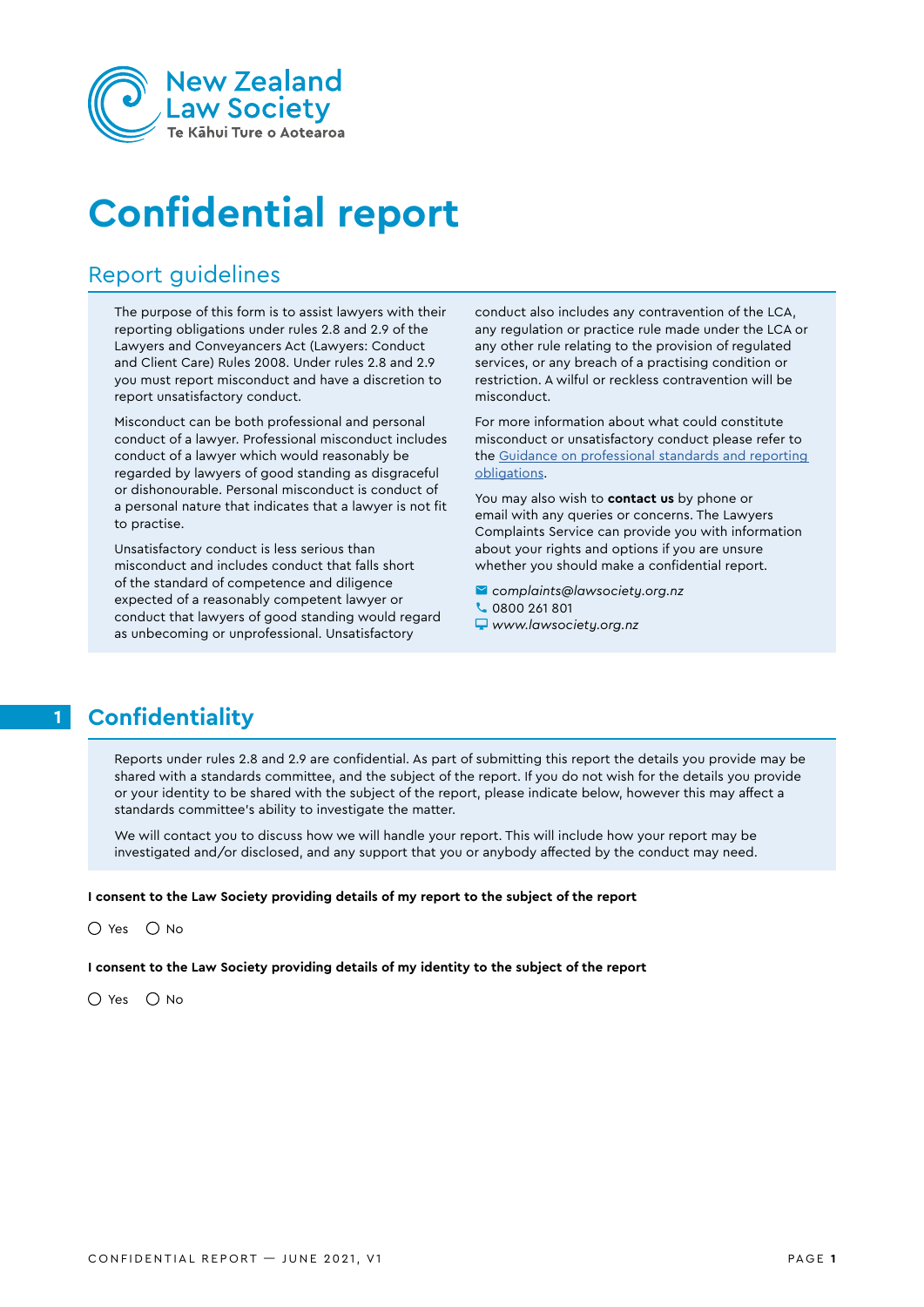### **2 Personal details**

**You don't need to provide your contact details**, but that may limit the actions we can take. If the Standards Committee is unable to contact you, it may be unable to investigate the issue you have raised.

If you don't provide your details, you may be unable to subsequently rely on the report as having discharged your obligations under rules 2.8 and 2.9 of the Lawyers and Conveyancers Act 2006 (Lawyers: Conduct and Client Care) Rules 2008.

#### **Title**

|  |  |  |  | $\bigcirc$ Miss $\ \bigcirc$ Ms $\ \bigcirc$ Mrs $\ \bigcirc$ Mr $\ \bigcirc$ Other, please specify further if you wish $\  $ |  |
|--|--|--|--|-------------------------------------------------------------------------------------------------------------------------------|--|
|--|--|--|--|-------------------------------------------------------------------------------------------------------------------------------|--|

#### **First name**

**Last name**

#### **Postal address**

**Email**

**Preferred contact method** (we need to correspond with you via writing)

Email  $\hspace{.1cm}$   $\hspace{.1cm}$   $\hspace{.1cm}$  Post

| Preferred phone number |  |
|------------------------|--|
|                        |  |

**Alternative phone number**

### **3 Lawyer or employee details**

**Please identify the individual concerned.** A report can also be made against an incorporated law firm. If you wish to make a report about an incorporated law firm, please contact the Lawyers Complaints Service about the further information required.

**Name of the lawyer or employee you are reporting**

**Name of lawyer's law practice** (if known)